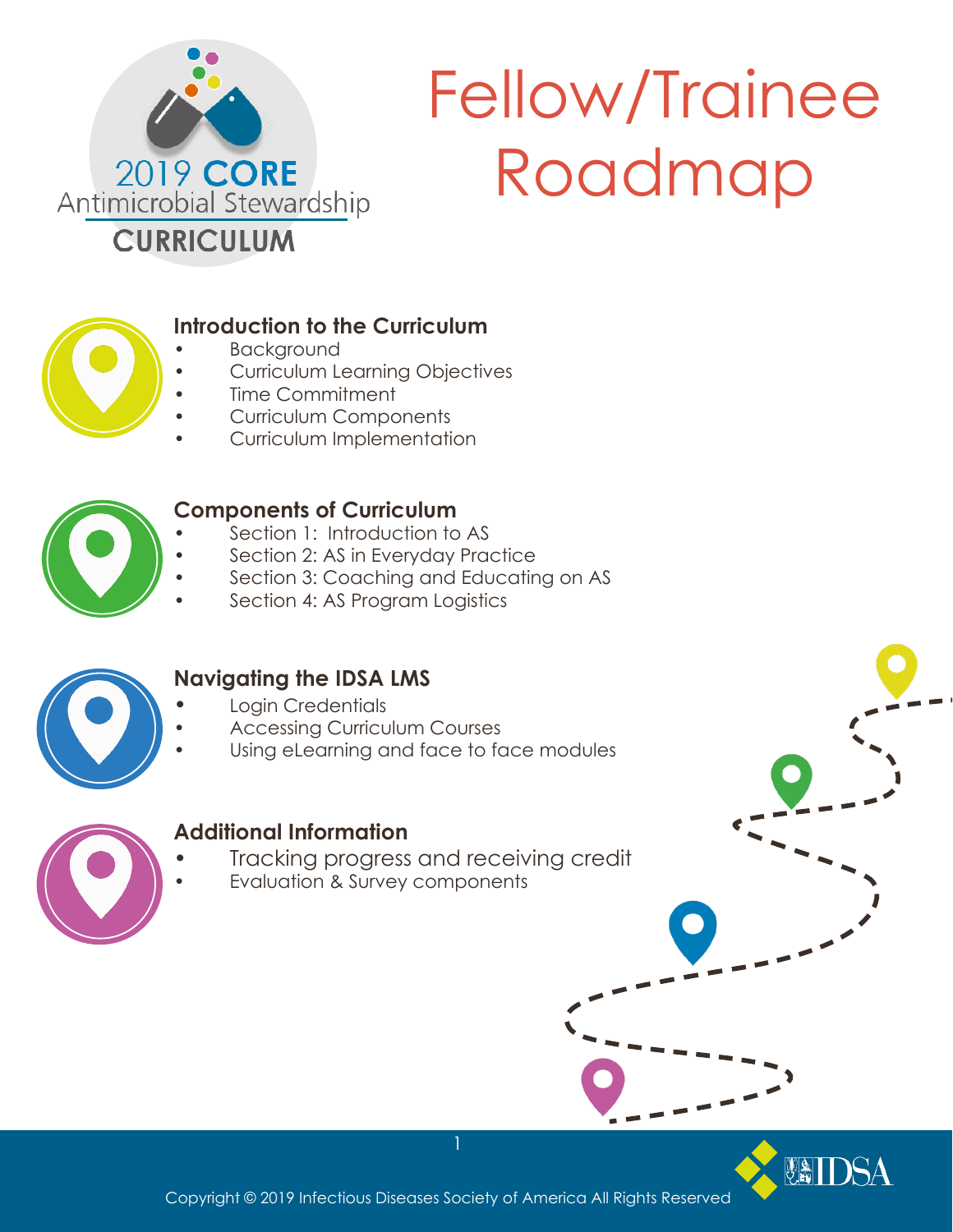

# **Background:**

The IDSA Core Antimicrobial Stewardship (CAS) Curriculum was developed to provide infectious diseases (ID) fellows with foundational education and training in antimicrobial stewardship (AS), regardless of ultimate career plans. The curriculum was designed for use within an existing ID fellowship training program in response to a needs assessment of ID Training Program Directors and to ensure the future ID workforce is equipped to oversee and participate in AS efforts. While the curriculum was designed for adult ID fellows, other learners (e.g. pediatric ID fellows, ID pharmacy residents, practicing ID physicians and pharmacists, medicine residents, and Advanced Practice Providers) desiring education and training in AS will benefit from curricular materials and may adapt them to their own needs. **NOTE: Learners are referred to as "stewards-in-training" throughout the curriculum.** 

# **CAS Curriculum Learning Objectives:**

Upon completion of the CAS Curriculum, you will be able to:

- 1. Explain to patients and health care providers the importance of antibiotic stewardship in the care of individual patients and the community at large
- 2. Model antibiotic stewardship best practices during the clinical care of patients in the inpatient and outpatient setting
- 3. Structure a conversation to effect change in the antibiotic prescribing patterns of other providers using techniques based in behavioral psychology
- 4. Describe elements of an effective antibiotic stewardship program and explain the inter-professional collaborations and leadership support necessary for its success
- 5. Discuss antibiotic stewardship as a potential career pathway and explain the day to-day activities of the antibiotic steward

# **Time Commitment:**

The amount of time that you will need to complete each section will vary, but approximately 45 min -1 hour should be allocated for section 1, 90 min - 2 hours for section 2, 1 - 2 hours for section 3, and 4 -5 hours for section 4. Optional enrichment exercises such as the clinical teaching tool and evaluation tools can be readily incorporated into the clinical setting in 5-10 minute increments. Additional time may be necessary for you to read background information and resources if you are unfamiliar with certain concepts or if you would like to explore a given topic in more depth. The evaluation components of this curriculum will also involve limited additional time for both you and your faculty member.

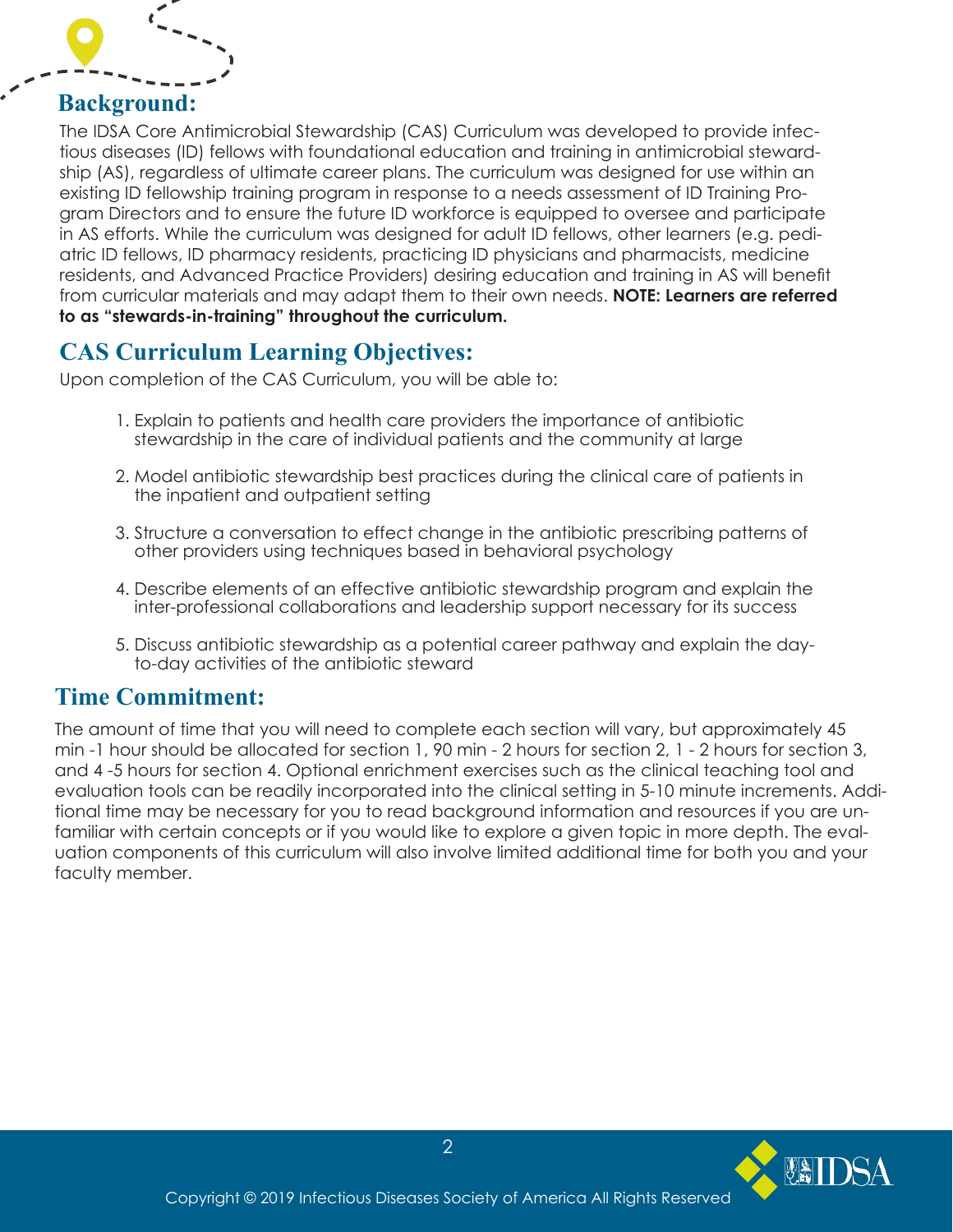# **Curriculum Components:**

#### **Five Main Sections:**

The CAS Curriculum is comprised of five main sections:

- An Introduction to the Antimicrobial Stewardship Curriculum for Fellows
- Section 1: An Introduction to AS
- Section 2: AS in Everyday Practice
- Section 3: Educating and Coaching on AS, and
- Section 4: AS Program Logistics

**An Introduction to the Antimicrobial Stewardship Curriculum for Fellows** should be completed first, followed by **Section 1: An Introduction to AS.** The other sections can be completed in an order and interval that best fits into the existing ID training program's educational structure.

## **Application and Reinforcement Tools:**

Concepts that were covered in the CAS curriculum can be reinforced using distinct components of the curriculum such as the core concepts handout, five clinical "pearls" pocket cards, and additional reading/resources. The AS Clinical Teaching Tool can be distributed to both faculty and stewards-in-training to apply and reinforce AS principles into everyday clinical practice. In Section 3, you will find a "NARROWS" pocket card that can provide you with communication strategies to positively influence the prescribing habits of others in the clinical setting.

### **Evaluation tools:**

Assessments and knowledge checks are embedded in each section. Additional assessments can be performed in the clinical setting to assess the application of AS principles to real patient care scenarios. The AS Clinical Teaching Tool reinforces principles of AS in everyday practice and can be used to provide formative feedback to stewards-in-training any time after Section 1: An Introduction to AS is completed. An evaluation tool (the NARROWS scoring rubric) reinforces AS-related communication skills and can be used in the clinical setting as a mini-CEX after Section 3: Educating and Coaching on AS is completed.

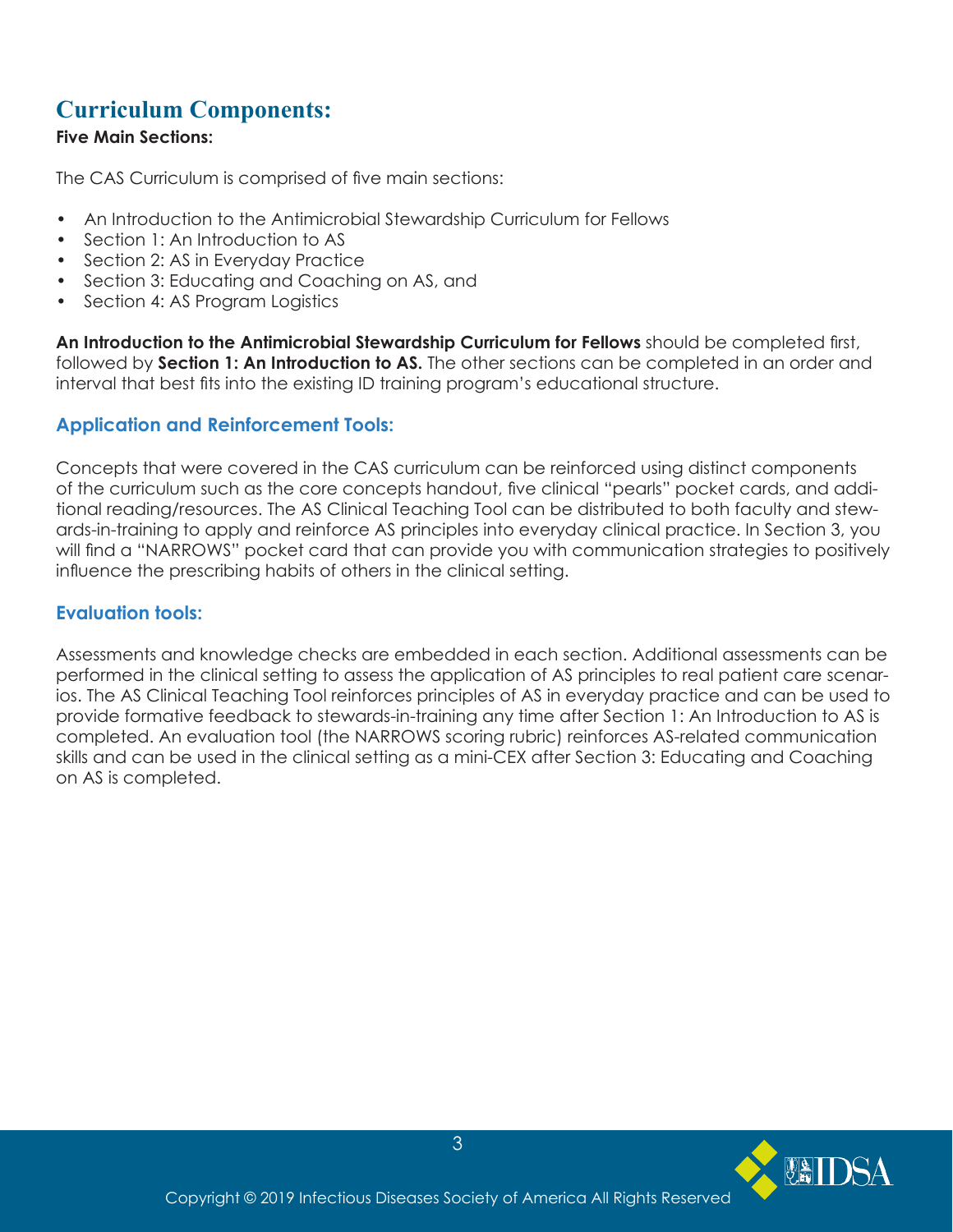

# **CAS Curriculum Implementation:**

All fellows/trainees must complete a brief "Introduction to the Core Antimicrobial Stewardship (CAS) Curriculum" module through either the Learning Management System or face-to-face with your AS Faculty Champion. You also have this designated user guide to introduce you to the curriculum.

Upon enrollment, you will have access to **ALL** eLearning components of the curriculum; however, training programs can choose which method of curriculum delivery they'd like you to complete. For each section, there is an eLearning option and a face-to-face method available. If you use an eLearning module, your progress through the curriculum will be tracked automatically. If a module is completed using the face - to - face delivery format, a faculty member (with access to the curriculum) will need to log into the LMS to indicate session completion. Methods of curriculum delivery can be combined and should be customized based on a training program's existing resources and structure.

For AS curriculum technical support, please e-mail academy@idsociety.org

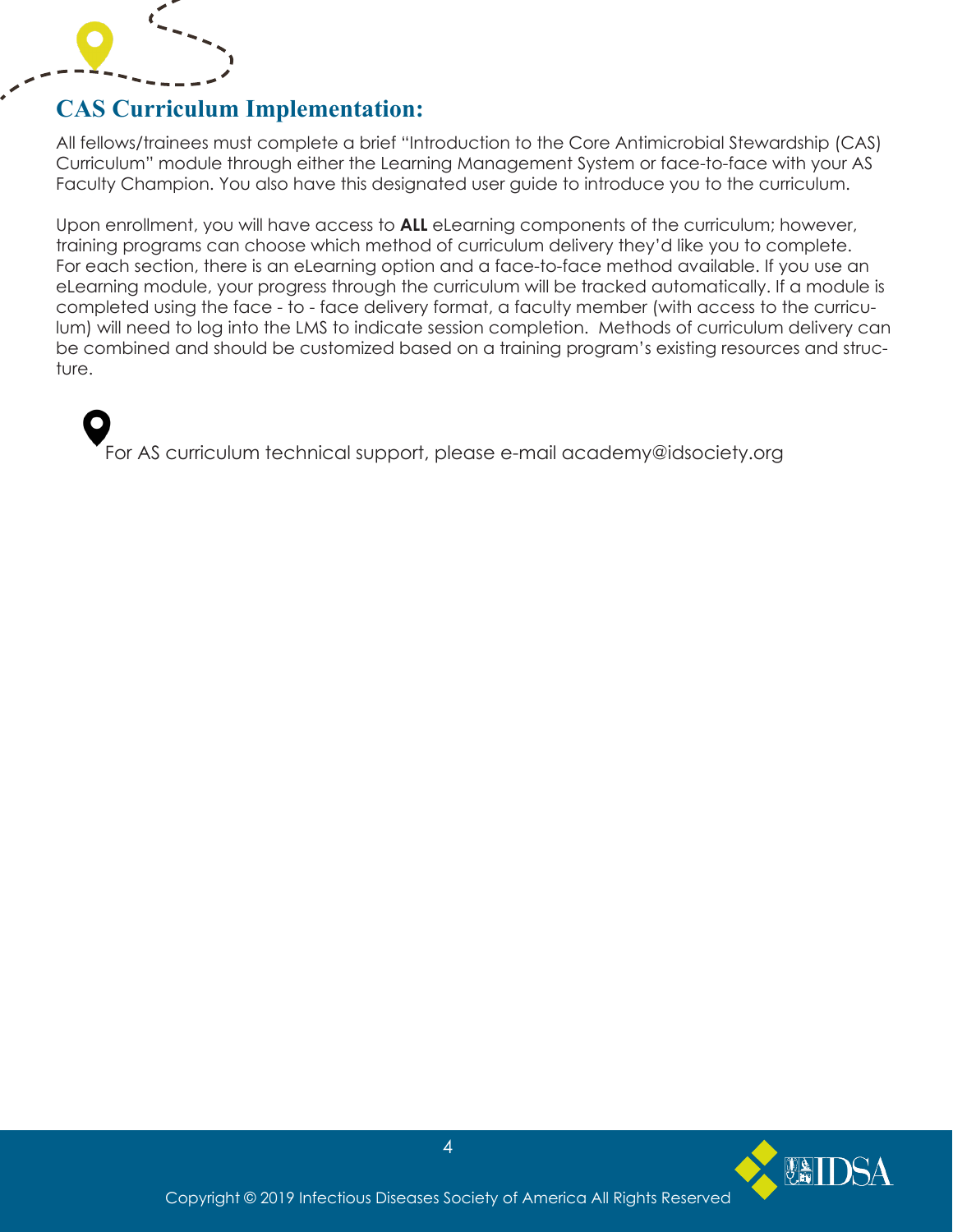**Notes:**

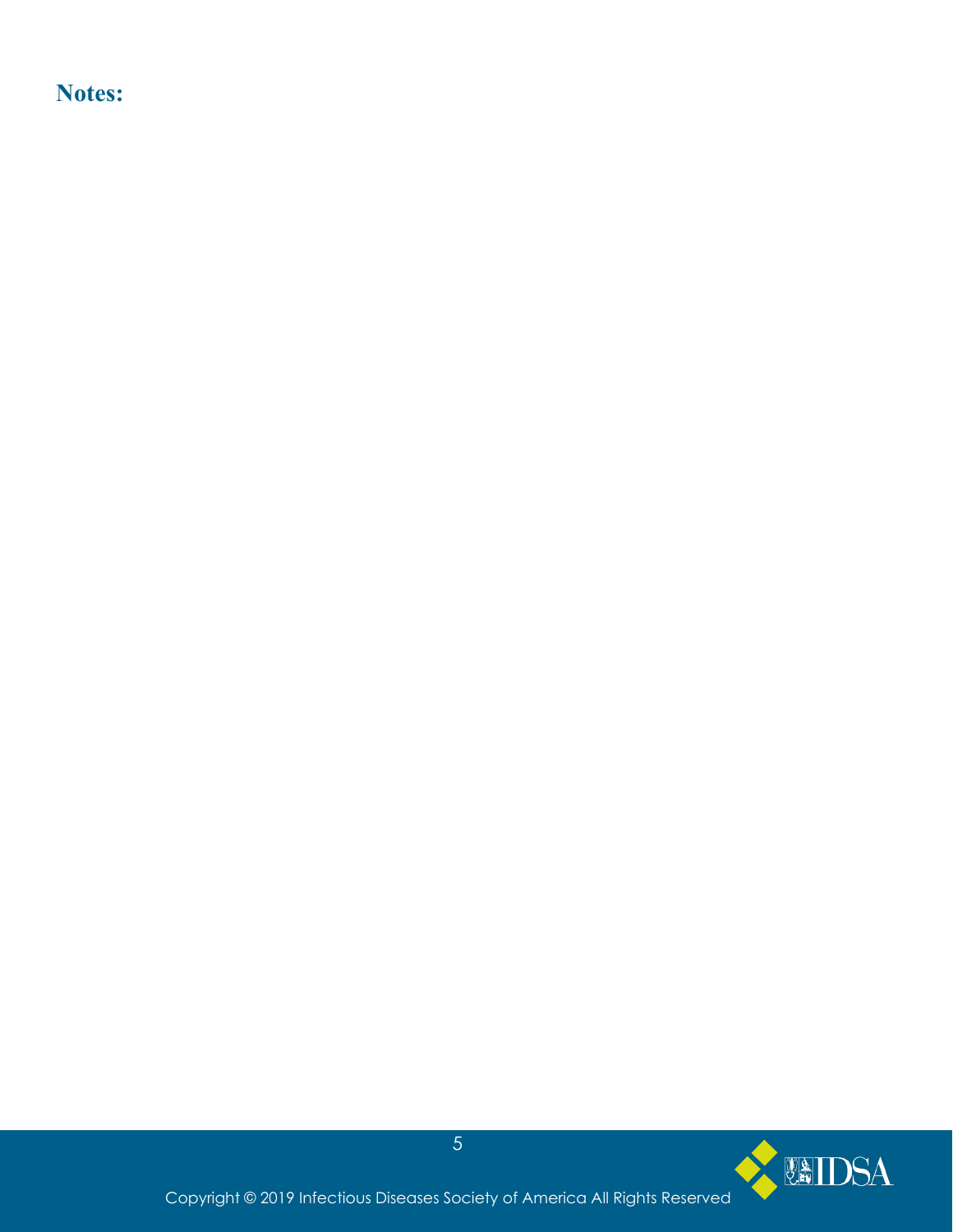# **An Introduction to the Antimicrobial Stewardship Curriculum for Faculty**

This introductory section provides each fellow/trainee with a video, learning objectives, guides/resources before starting the CAS Curriculum.

# **Section 1: Introduction to Antimicrobial Stewardship**

Upon completion of this section, you will be able to:

- Define antimicrobial stewardship, its programmatic goals, and key strategies to achieve the goals
- Relate trends and patterns between antimicrobial use and resistance
- Recognize adverse events associated with the use of specific antimicrobials, including the risk for development of *C. difficile* infections
- Describe the role of clinical and laboratory diagnostic tools in improving antimicrobial use
- Define expected outcomes of an ASP

Content in this section is available through (3) eLearning modules. The 3 modules include:

#### **Module 1: An introduction to Antimicrobial Stewardship Module 2: A Brief Overview of the side effects of antibiotics Module 3: The Essential Role of the Clinical Lab & Diagnostic Tools**

There is a handout highlighting core AS concepts that are introduced in this section. Knowledge check questions embedded in the eLearnings provide a mechanism to assess understanding of concepts.

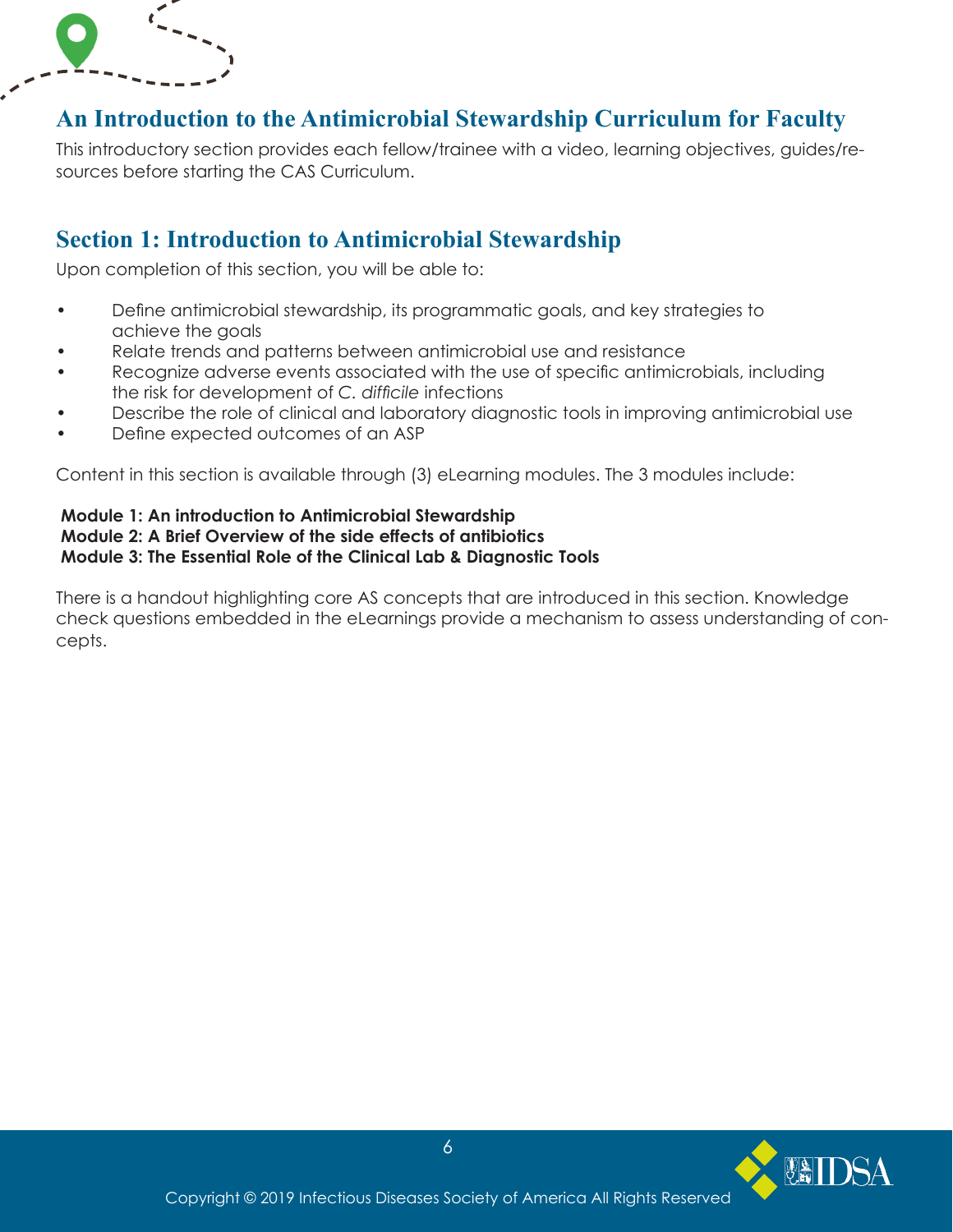# **Section 2. Antimicrobial Stewardship in Everyday Practice**

Upon completion of this section, you will be able to:

- Judge when to recommend formal ID consultation or AS intervention
- Recognize the major "infectious diseases syndromes" where antimicrobials are over- and misused in acute care inpatient and outpatient settings, and the stewardship techniques to improve prescribing for these infections
- Identify common process and outcome measures/metrics
- Compare and contrast effective AS techniques in the inpatient vs. outpatient settings

Content in this section is available through (5) case-based eLearning modules. The 5 modules include:

**AS in Everyday Practice: A Clinic Visit Case AS in Everyday Practice: The Antibiotic Approval Request Case AS in Everyday Practice: The Curbside Call Case AS in Everyday Practice: The Prospective Audit and Feedback Cas AS in Everyday Practice: The Rapid Diagnostic Dilemma Case**

The cases are based on common ID clinical scenarios and highlight specific AS practices in routine clinical care. Each of the 5 cases has formative questions embedded in the case, suggestions for applying concepts to your institution, and a "clinical pearls" pocket card for reference.

You are encouraged to complete at least 3 AS debriefing activities with your supervising faculty during routine patient care using the AS Clinical Teaching Tool.

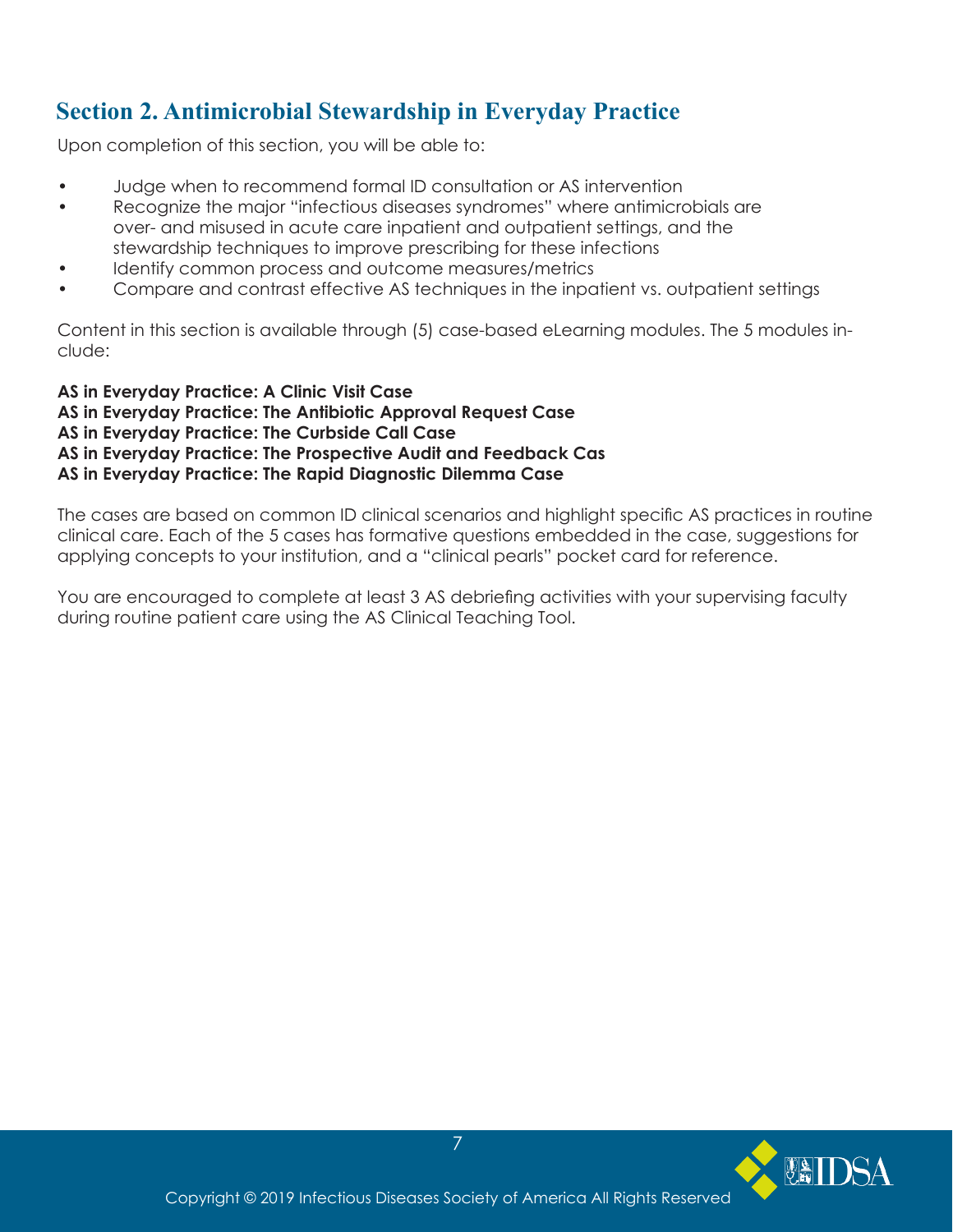# **Section 3. Educating and Coaching on Antimicrobial Stewardship**

Upon completion of this section, you will be able to:

- Explain key behavioral psychology concepts that influence antimicrobial prescribing
- Propose effective techniques to change antimicrobial prescribing practices
- Use provider education techniques to effect change in antimicrobial prescribing
- Demonstrate communication skills to influence antimicrobial prescribing habits of others

Content in this section is available through 3 communication skills scenario eLearnings. Ideally, before starting this section, you will read a brief primer on AS-related communication skills and behavioral psychology.

The 3 modules include:

#### **Scenario 1: Deference to Seniority Scenario 2: Overly Broad Empiricism Scenario 3: De-escalation and the Outlier Prescriber**

Then, you will be instructed to either complete the eLearning individually or faculty will lead one or more small group discussions while working through the eLearning modules as a group. Several alternative methods can be pursued for content delivery in section 3 such as video discussions or role play scenarios.

If faculty resources are unavailable, you may complete the eLearning modules on your own. This section contains a NARROWS mnemonic and reference pocket card to help you remember AS communication skills to positively influence the prescribing habits of others. There are also a few assessment tools that also accompany this section.

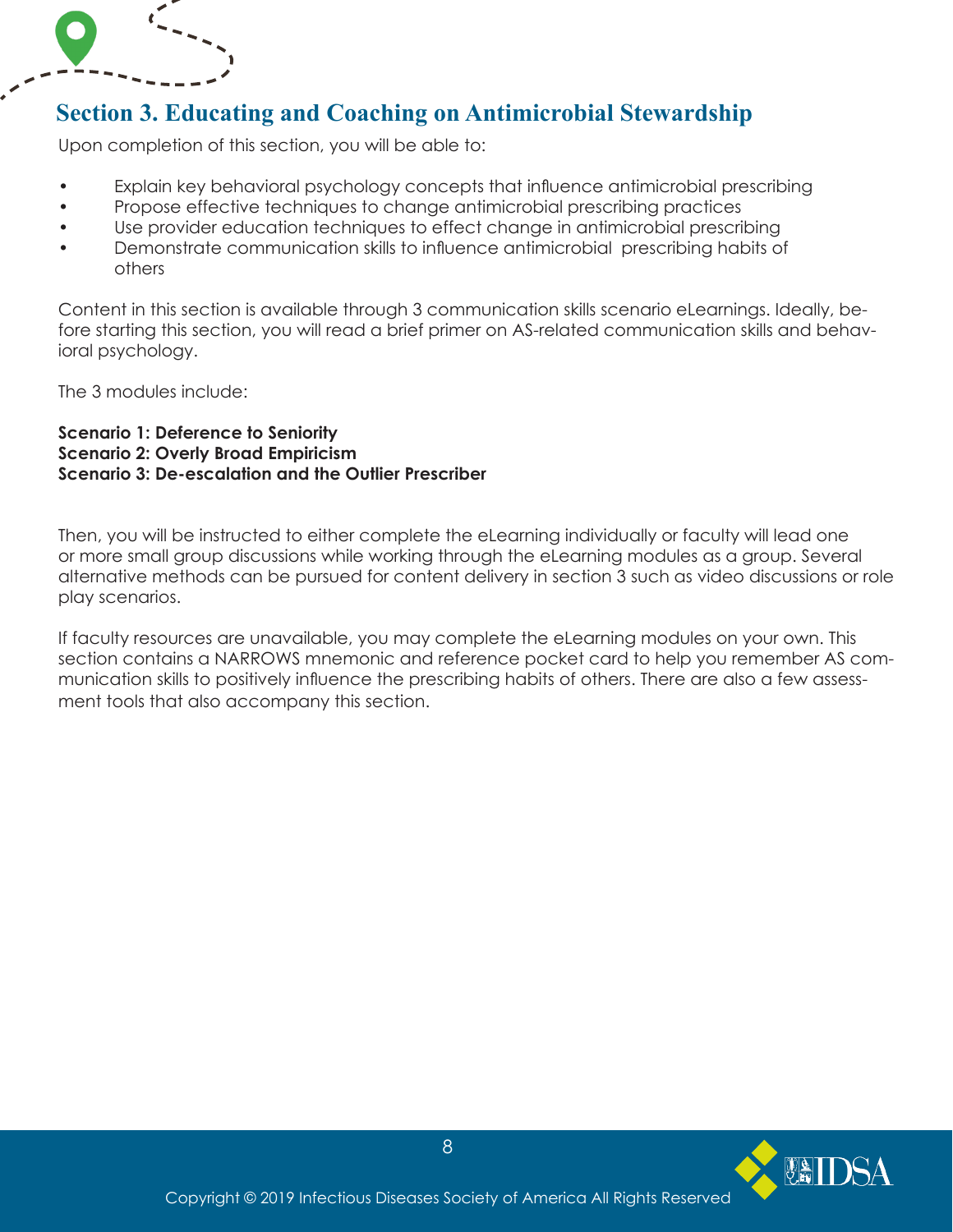# **Section 4. Antimicrobial Stewardship Program Logistics**

Upon completion of this section, you will be able to:

- Describe key steps in establishing an ASP
- Identify multidisciplinary collaborations necessary for the success of an ASP
- Describe how to implement the core elements of ASPs into practice
- Recognize regulatory and reporting aspects of ASPs
- Describe AS quality improvement and patient safety activities
- Recommend strategies for responding to antimicrobial shortages

Content in this section is available through 2 activities.

The first activity is an antibiotic shortage simulation exercise entitled: **Shortage Mitigation of Antibiotics in Real Time (SMART).** 

The second activity in this section is the: **Reflective Observation, Brief Interview, and Notation (ROBIN) exercise.** 

#### **SMART Exercise Preparation:**

You should prepare for the shortage exercise by researching the SMART preparation questions. Faculty can distribute the questions and provide a brief primer on the activity or you can access the questions and brief primer via the eLearning module. Ideally, several hours to a week later, faculty will lead a small group exercise while working through the eLearning module as a group. Alternatively, faculty can lead the small group exercise without the eLearning module and can use additional documents to guide discussion.

#### **New to the 2019 CAS Curriculum:**

At **ID**Week 2018, several ID leaders in antimicrobial stewardship along with several "stewards in- training", conducted the SMART Exercise in person. This activity, captured through video and audio, is now available for fellows/trainees to review on their own or led as a group by faculty.

#### **ROBIN Exercise Preparation:**

For this component of the curriculum, you will prepare for the exercise with a brief primer on medical staff governance and activity instructions using either the eLearning module or PDF documents that are distributed by faculty. After meeting with your CAS faculty champion, plan to either attend 2 leadership activities (such as AS or Infection Prevention meetings) or interview 2 medical staff leaders. You will then prepare a one-page write up giving your impressions.

Faculty will then evaluate the written reflection piece.

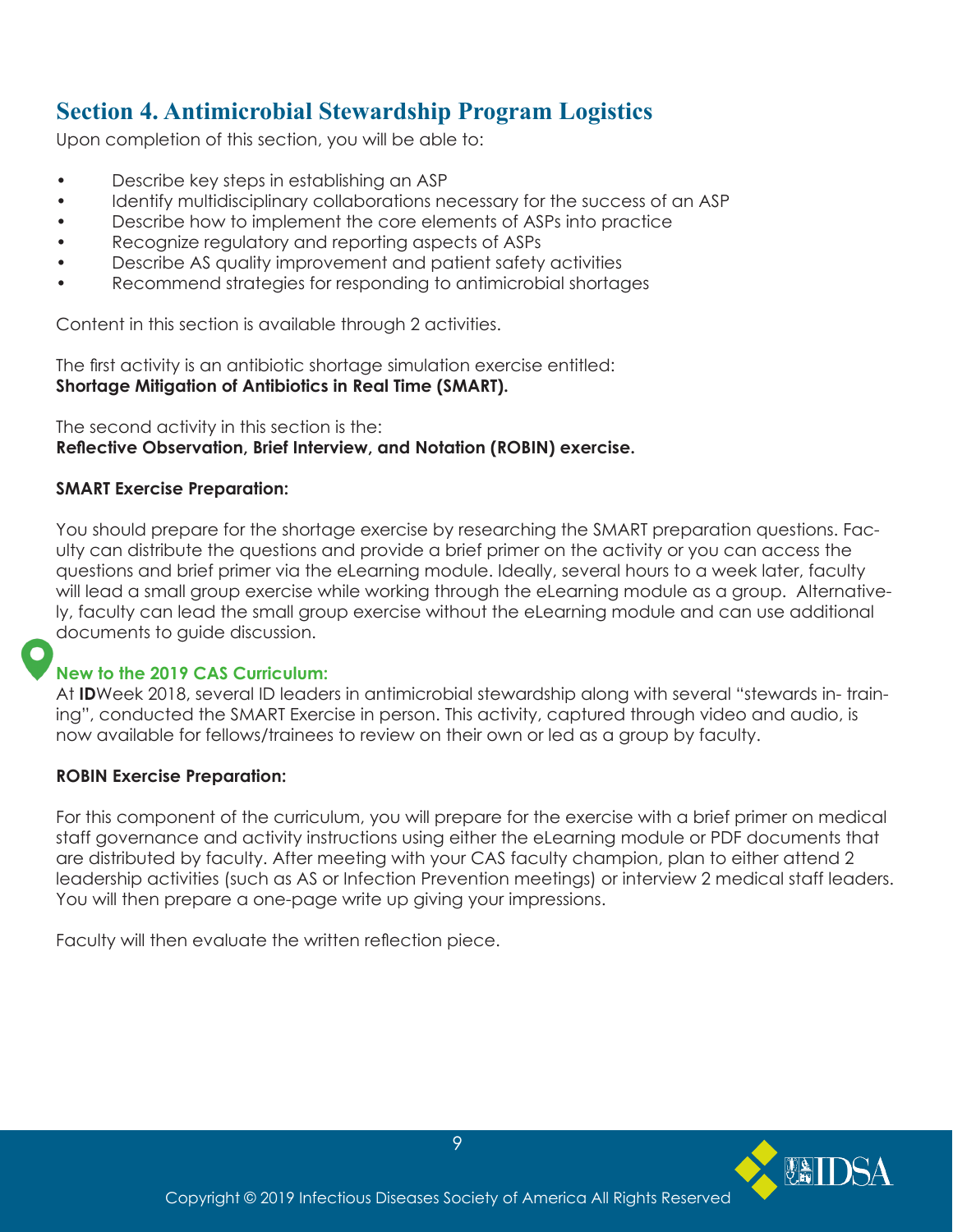

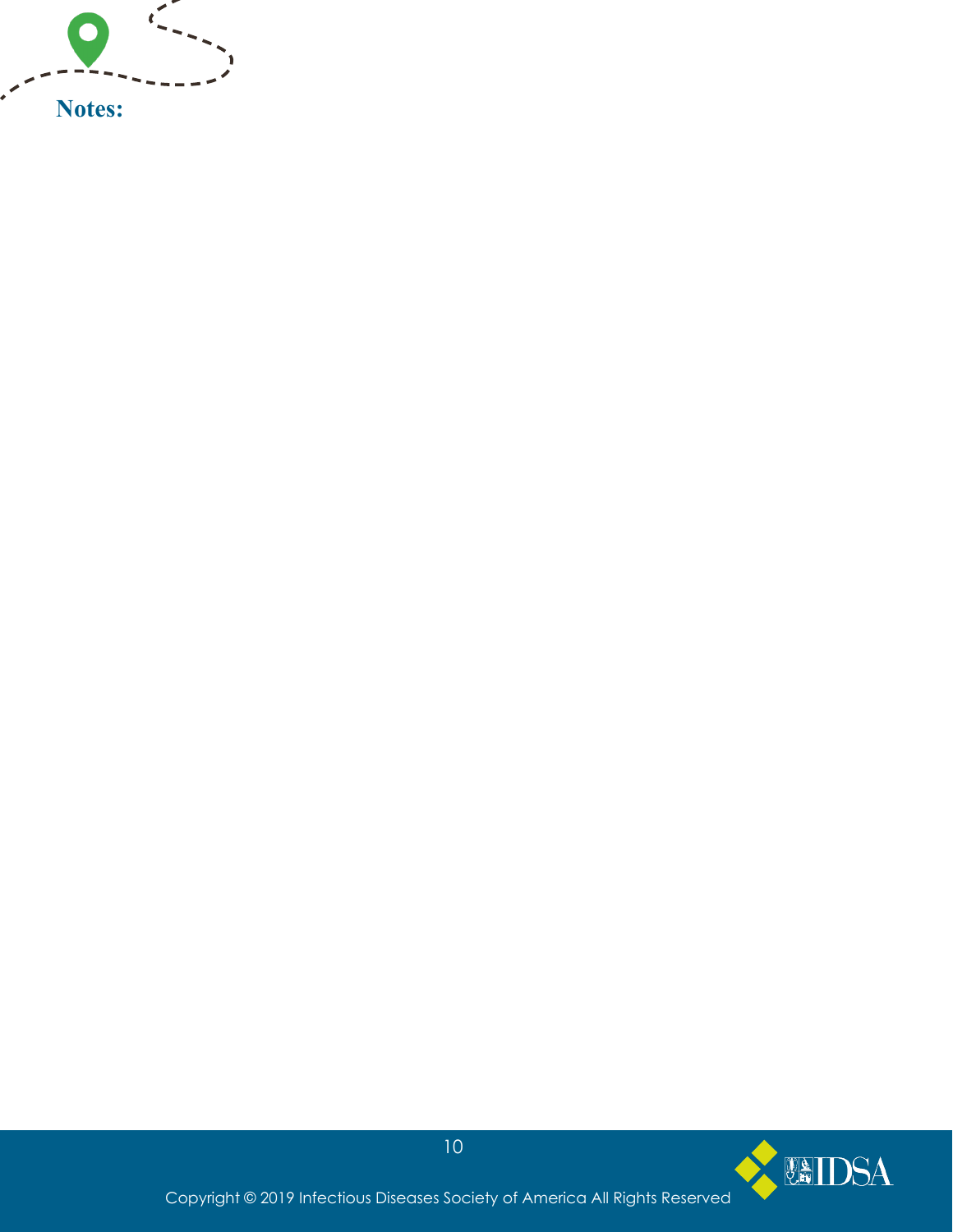**Notes:**



Copyright © 2019 Infectious Diseases Society of America All Rights Reserved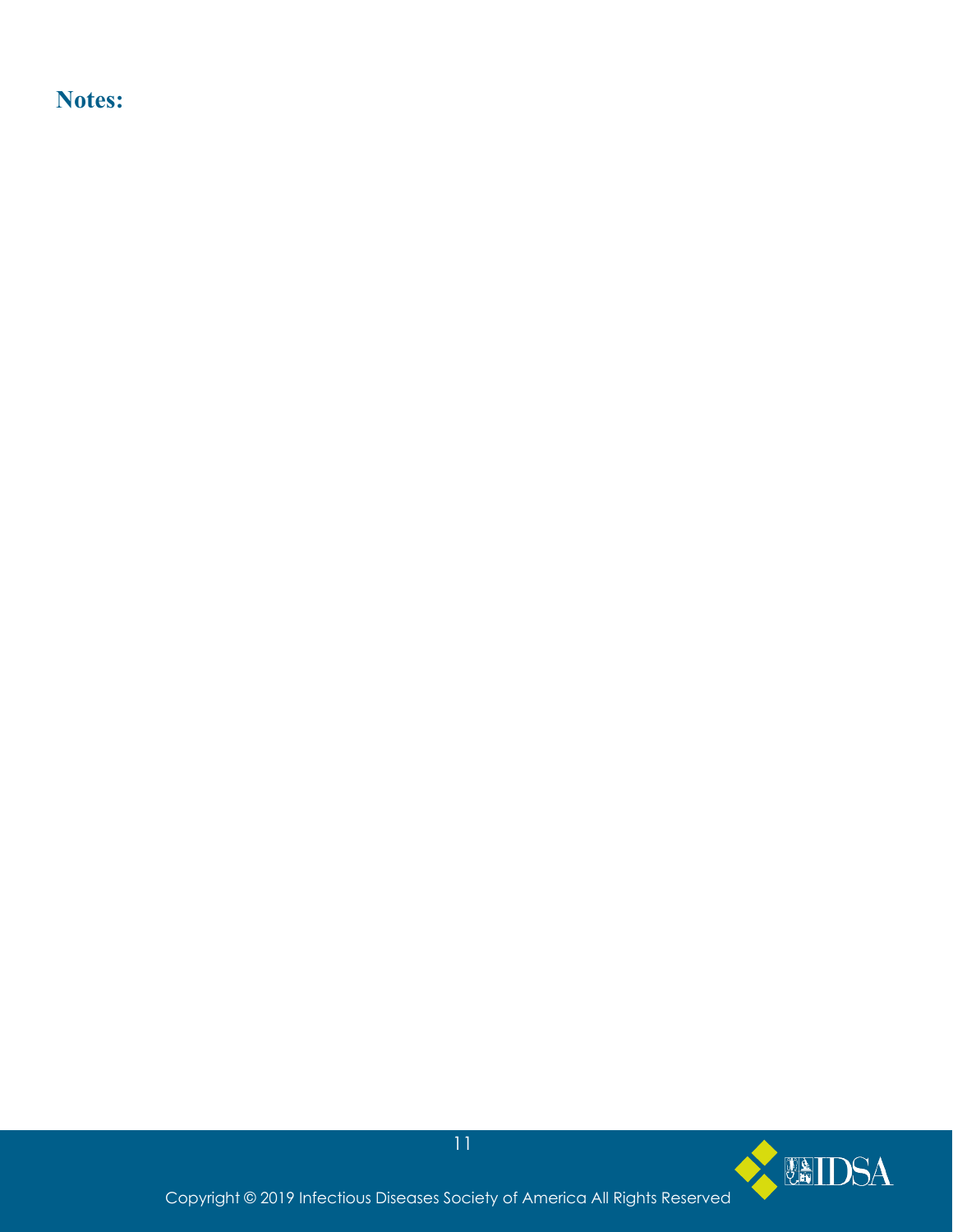# **Accessing the Learning Management System:**

#### **You can access the curriculum by logging into the address below: https://academy.idsociety.org/**

To access the curriculum within the LMS, you must create an account if one does not already exist. If you already have an existing login for your IDSA membership account, you can login with those same credentials.

# **Accessing the Curriculum:**

After logging in, you can locate the "2019 Core Antimicrobial Stewardship Curriculum for Fellows" at the very top of the LMS.

Completed activities

**Title** 

for Fellows

Start by clicking "My Account" and then "My Courses".

You should then see another set of tabs below. Initially, you will find the courses under "Pending activities". After completion, you can find and reference them under "Completed activities".

It is mandatory that you must first complete "An Introduction to the Antimicrobial Stewardship Curriculum for Fellows". Your faculty mentor should then provide instructions for order of completion for the following sections although it is suggested to cover "Section 1: Introduction to Antimicrobial Stewardship" first.

Each user will also receive e-mail

confirmation about enrollment to the course and can use the links within the e-mail to access the course as well.

Stewardship (Fellows)

12



**External credits** 

**Status** 

In progress

eLearning

Section 1 - Introducti

**Pending activities** 

2019 Core Antimicrobial Stewardship Curriculum

Section 1 - Introduction to Antimicrobial





 $\sum_{i=1}^{n}$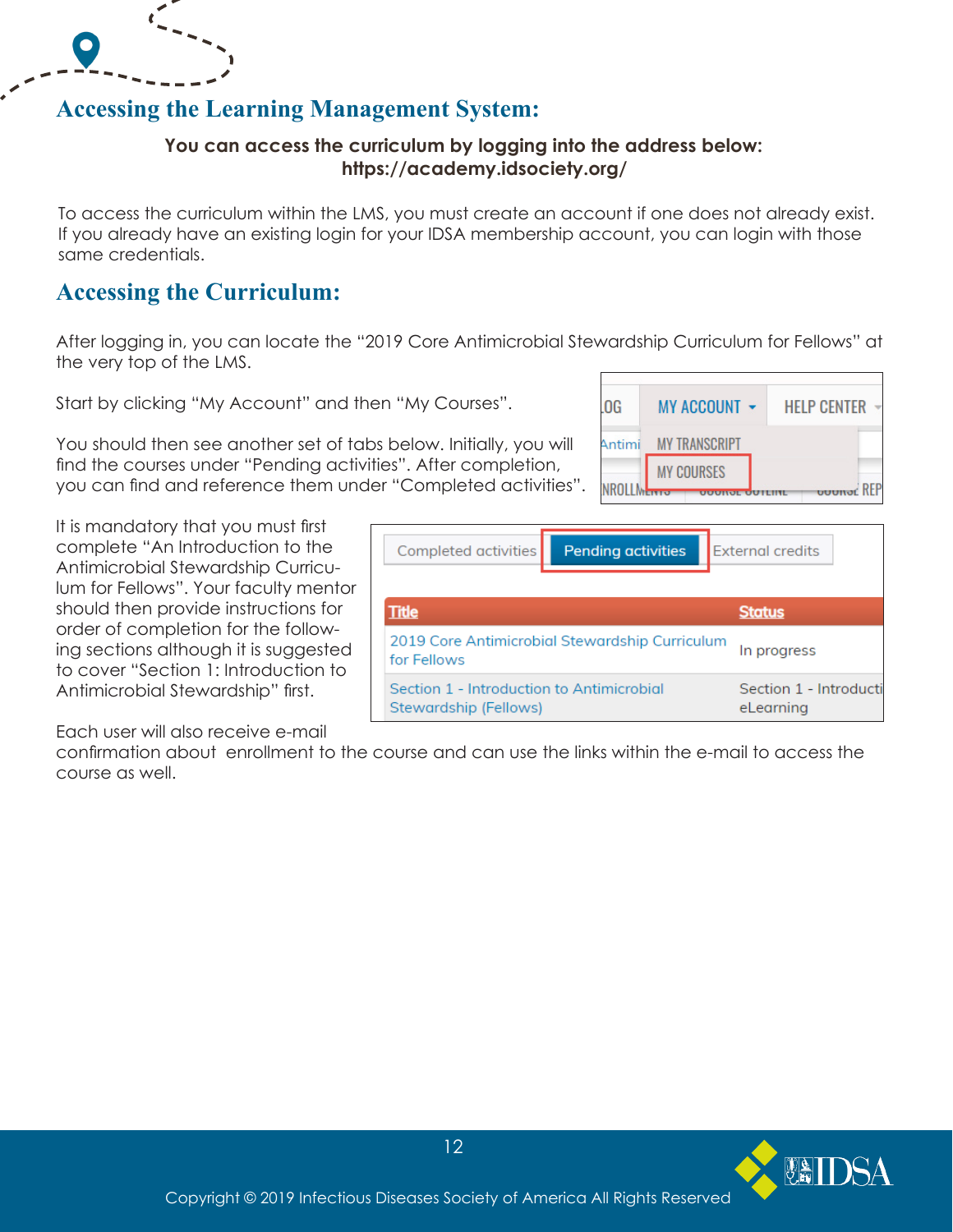# **Section/Module Navigation**

Start by clicking on the Section of your choice.

You will arrive at the course landing page that will provide you with learning objectives, and additional information related to the section.

When you are ready to get started, click "Take Course"

You will then enter the section and can begin further navigation through the left hand side.

Click the circle you would like to display and then click "Start"

In the window to the left, next click "Launch" to open eLearning (it will display in a new window)



At the very end of the section, marked "Reference Information", you will also find **all** of the links and reference information for the entire section.

that particular module.





Copyright © 2019 Infectious Diseases Society of America All Rights Reserved

13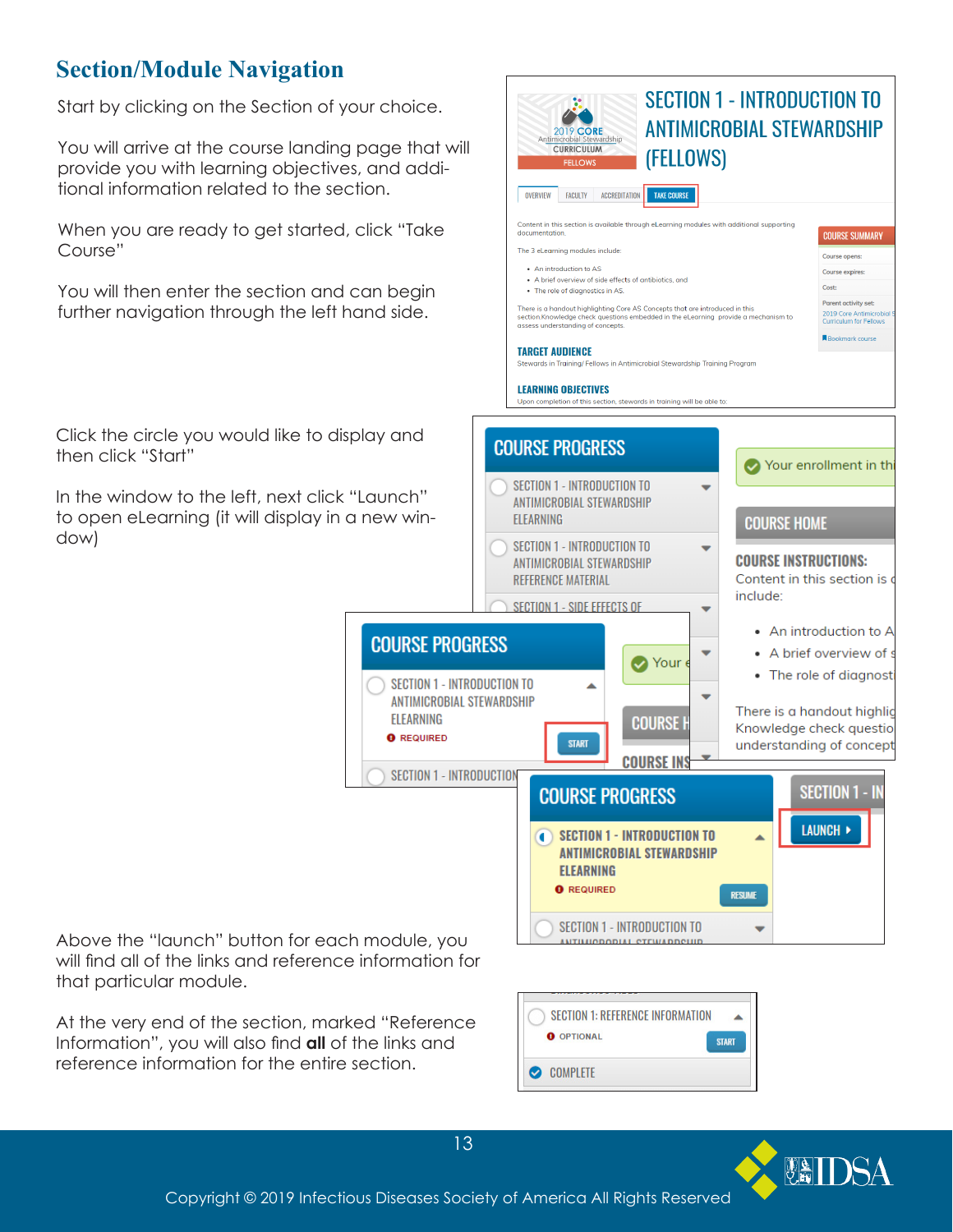# **Understanding eLearning modules**

#### **Menu:**

 $\mathbf{r}$ 

Displays the title of each slide on the left hand side

Throughout the eLearning module, you may be prompted to click on the Resources button in the upper right hand corner. Resources contains various links to documents and other websites that can help to expand your knowledge.



# **Volume:**

**instead.**

**Notes:** 

Perfect if you are

the audio "Notes" instead. **NOTE: For** 

**text on the screen** 

Click here to adjust the sound volume

#### **Scrollbar:**

**Resources:** 

Use the scrollbar to stop and start throughout the module. Some slide layers cannot be paused and you should restart the entire slide to review.

#### **Buttons:**

Click "Next" and "Previous" to move forwards and backwards within the module. Some buttons will be found inside of the screen to proceed.

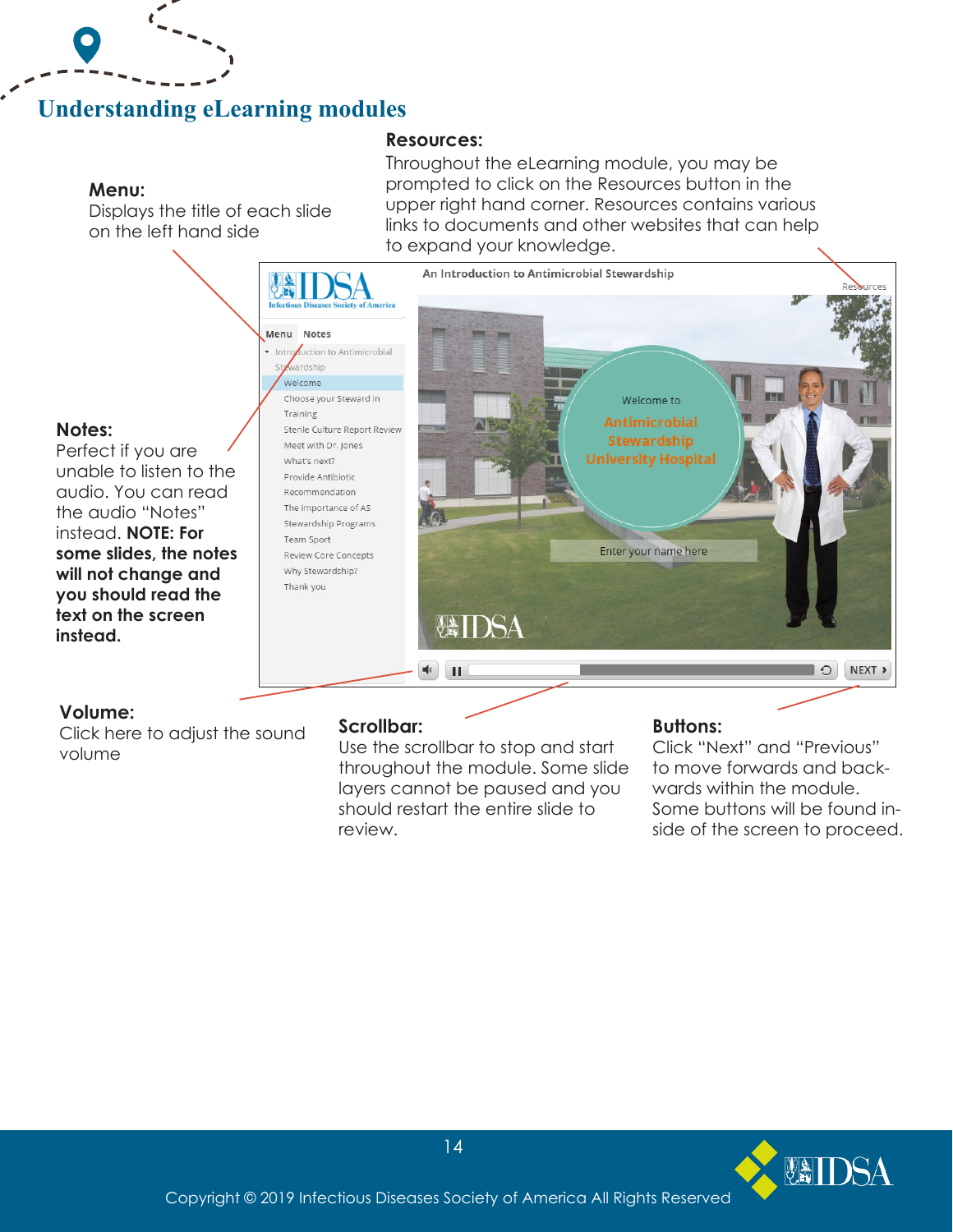**Notes:**

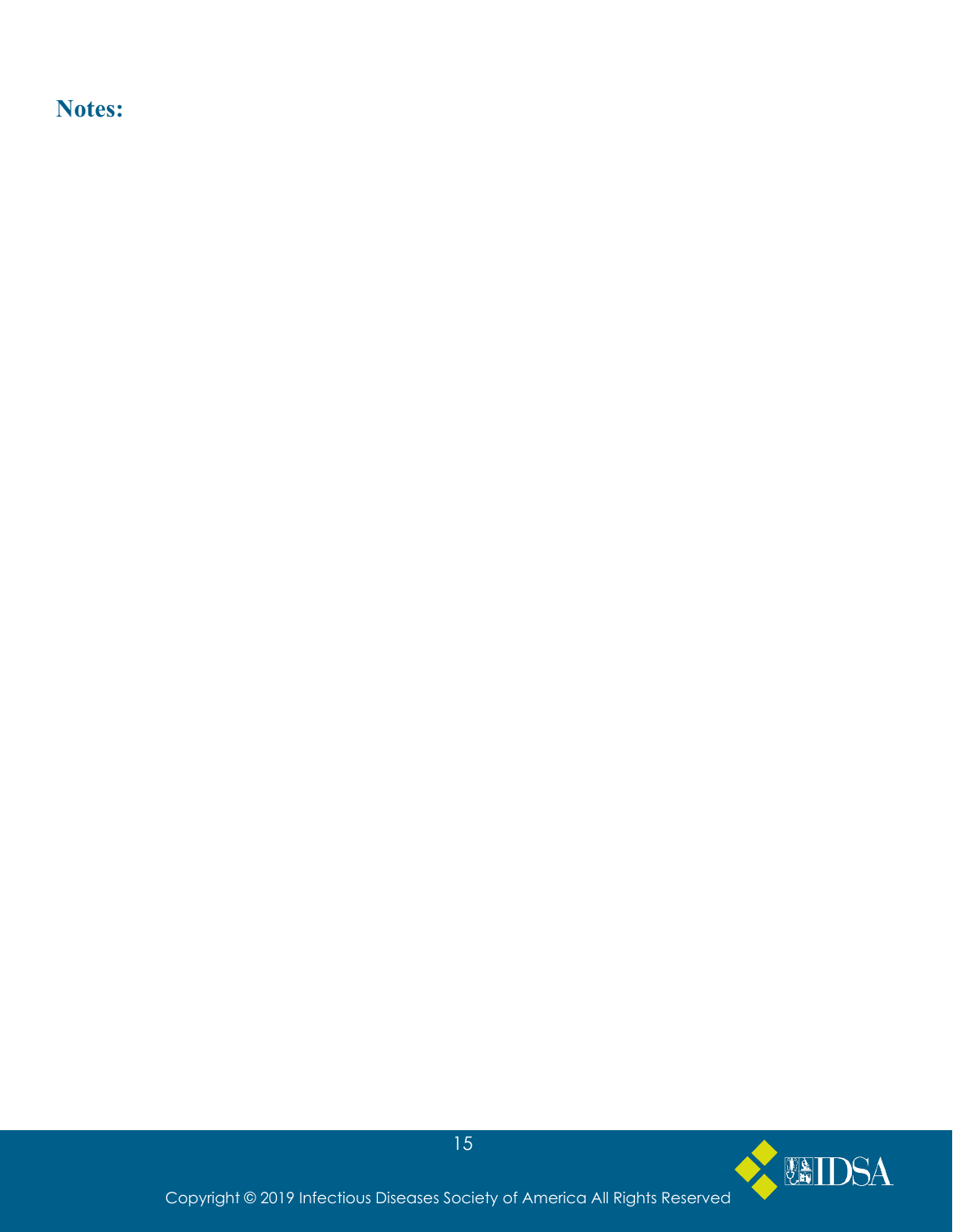

# **Tracking progress and receiving credit**

If your faculty mentor has chosen to conduct a small group/face to face session with the fellows/ trainees instead of eLearning completion; they must go into the system and grant you attendance credit.

All of the eLearnings must be viewed in their entirety or attendance credit given in order for the learning management system to provide you with a certificate of completion at the end.

Your progress should be visible throughout the curriculum.

| <b>Title</b>                                                            | <b>Status</b>        |
|-------------------------------------------------------------------------|----------------------|
| 2019 Core Antimicrobial Stewardship Curriculum for Fellows              | <b>O</b> In progress |
| An Introduction to the Antimicrobial Stewardship Curriculum for Fellows | Complete             |
| Section 1 - Introduction to Antimicrobial Stewardship (Fellows)         | <b>O</b> Enrolled    |
|                                                                         |                      |